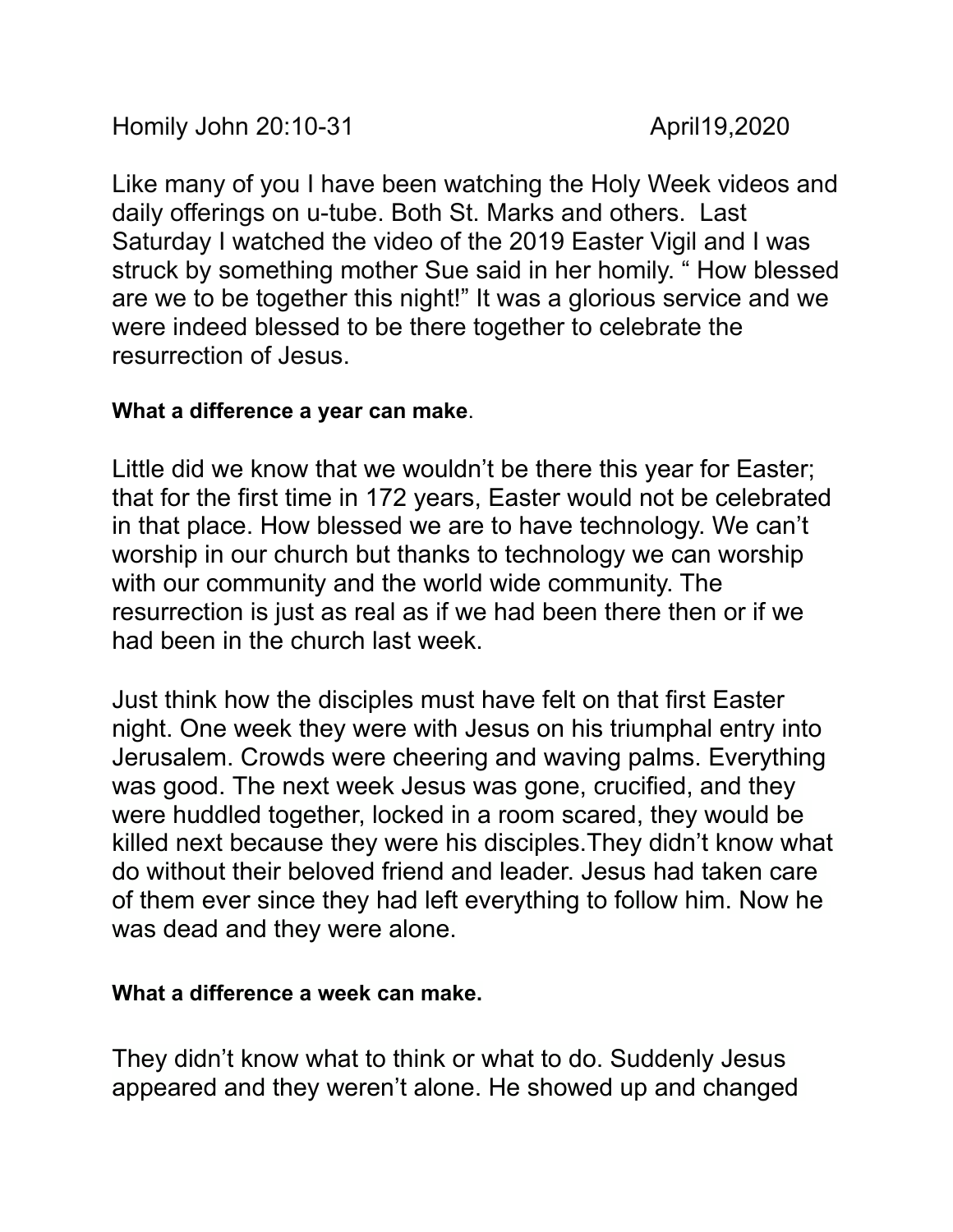everything. Peace be with you. Receive the Holy Spirit. Here's what I want you to do. Everyone who saw him believed - and rejoiced.

## **What a difference a day can make.**

This Easter is unlike any other that we have experienced thanks to the coronavirus. Presiding Bishop Curry in his Easter sermon reminded us that it's not unlike that first Easter. The followers of Jesus were not in a beautiful church adorned with lilies and the sound of hymns on a magnificent organ. Like the disciples, we too are behind locked doors or at least face masks. We are separated from those we love. People are scared. Some of us, or our families and friends, have lost jobs or health insurance. Food is scarce. And the gravity is starting to hit home as many of us know, or know of, someone who has died or is gravely ill in intensive care fighting for their lives. Some of us fear for elderly parents in nursing homes where the virus is rampant and we can't visit.

And yet, it is Easter and we are resurrection people. We believe the resurrection happened and is happening. Jesus is with us. The lord is risen!

In the midst of the pandemic Jesus shows up. You can see him in the faces of the ER nurses and the ambulance drivers, the bus drivers, the workers in the checkout lane at the grocery store or the people who deliver your groceries.

In the midst of all the dark corners of our lives, in all the locked up places in our hearts and minds, Jesus always shows up whether we called him or not. He is persistent. He shows up and breathes peace into us and gives us the strength and courage to do what needs to be done. He doesn't do it *for* us but walks beside us and calms our fears.